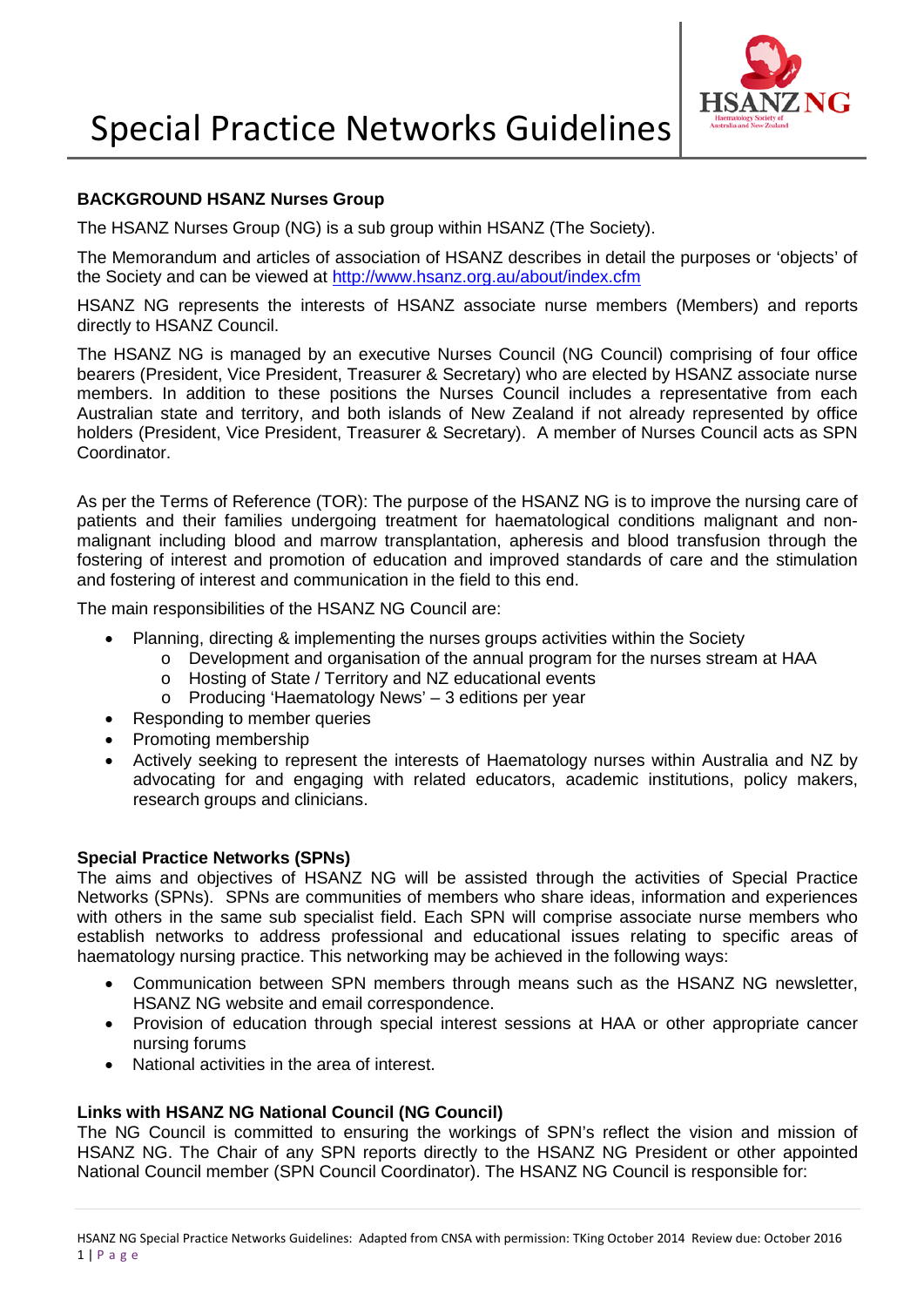

# Special Practice Networks Guidelines

- Liaising with SPN Chairs quarterly to support activities
- Providing training and development to new SPN Chairs to ensure good governance of the SPN
- Working with SPN Chairs to review and update SPN Guidelines and policy to ensure its relevance to members
- Facilitating interested members to set up a SPN of HSANZ NG with support of the Council; and
- Provide guidance to administration/email support via the HSANZ NG Council

# **Minimum Requirements for HSANZ NG Special Practice Networks**

A SPN will need to meet the following minimum requirements:

- There is evidence that all members of the SPN are associate nurse members of HSANZ
- *There is evidence that all members of the SPN are working or have significant experience in the practice area relating to the SPN they are joining*
- Where possible, membership of the SPN includes representation of all States and Territories and New Zealand
- An election for the Management Committee of the SPN is held every two years by email ballot for all members of the SPN
- A *minimum* of three officers are elected to the SPN Management Committee for the national coordination of the SPN: Chairperson, Deputy Chairperson and Committee Members
- At least one meeting of the SPN Management Committee is held each year (usually at HAA, or by teleconference)
- At least one meeting of the SPN membership is held each year (usually at HAA); and
- An annual report of the SPN's activities is forwarded by the HSANZ NG Council by the 30<sup>th</sup> September each year.

### **Elected Officers**

### SPN Management Committee

Each SPN shall elect a Chairperson, Deputy Chairperson and at least one other member to the Management Committee. These positions shall be responsible for the following:

*The SPN Chairperson will:*

- Coordinate, implement and monitor the development of SPN goals, objectives, and budget in consultation with the management committee and general membership of the SPN
- Be available as a mentor, to encourage and coach members to consider SPN membership and foster interest of appropriate members to run for management committee positions
- Appoint committee positions if not filled at election
- Schedule and preside at a minimum of one SPN management committee meetings per year and a minimum of one general membership meetings
- Prepare the agenda for SPN management committee meetings
- Ensure that the records of the SPN are maintained according to the procedures established by the HSANZ NG Council
- Ensure an article is submitted for inclusion in the national newsletter each edition as invited by the NG Council
- Complete an annual report of the SPN's activities for submission to the Council by 30th September of each year
- Review and co-sign (with NG Council Treasurer) completed annual SPN financial report (If group has finances)
- In consultation with the NG Council Treasurer, develop the annual budget, and bare responsibility for the finances of the SPN (if group has finances)
- Attend teleconference meetings as requested from time to time by the NG Council; and

### *The Deputy Chairperson will:*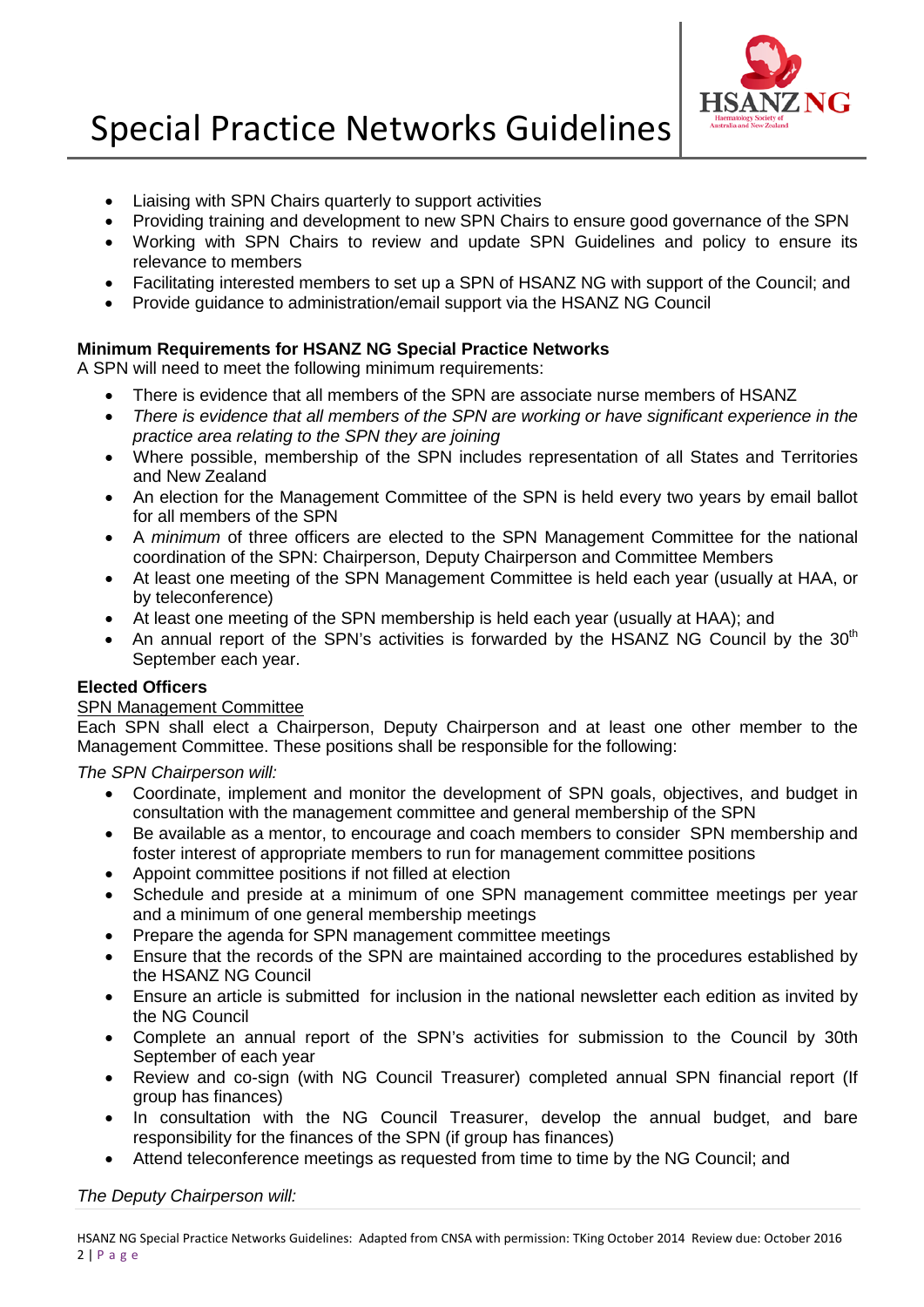

# Special Practice Networks Guidelines

- Become familiar with the role of the chairperson to be able to deputise when necessary
- Consult with the chairperson throughout the term of office to provide continuity of leadership
- Assume the role of the chairperson in the following situations:
	- o Absence of the chairperson
		- o Inability of the chairperson to act<br>
		o Resignation of the chairperson
		- Resignation of the chairperson
		- o It is desirable for succession planning that the Deputy Chairperson succeeds the Chairperson at the completion of their term in office.
- Oversee the maintenance and distribution of official records of the SPN including the Annual Reports, the SPN management meetings and the General Membership meetings
- Maintain a current record of members of the SPN; and
- Perform other duties as designated by the Chairperson of the SPN.

# **Process for Establishing a SPN**

HSANZ associate nurse members who wish to establish a SPN in an area of interest should initially consult with the NG Council, through the President. If the HSANZ NG Council deems the establishment of the proposed SPN is consistent with HSANZ NG goals and objectives, feasible, and does not conflict with other HSANZ NG activities, the following process is followed: *see flow diagram – Establishment of new SPN*

- There will be a call for expressions of interest from HSANZ associate nurse members who may be interested in joining a steering committee to establish the SPN. The call for expressions of interest (EOI) will be placed in the HSANZ NG Newsletter, and/or through other means consistent with current HSANZ NG practice. Expressions of interest should be submitted to the HSANZ NG President or nominated NG Council member.
- The HSANZ NG will appoint members of the Steering Committee (SC) from the expressions of interest received. In determining the composition of the SC, the NG Council will give consideration to issues including:
	- o Representation from as many States, Territories and New Zealand as possible o<br>All members of the SC being associate nurse members of HSANZ: and
	- o All members of the SC being associate nurse members of HSANZ; and<br>o The size of the SC minimum of 4 and not exceeding 9 members
	- The size of the SC minimum of 4 and not exceeding 9 members, to ensure efficient communication and functioning.
- Once appointed, the SC members will elect a Chairperson and Deputy Chairperson for the SC from amongst the members of the SC
- The SPN SC will oversee the activities of the SPN until an election for appointment to the SPN Management Committee is held. These activities include:
	- o Communication with HSANZ NG members through newsletters, websites and other appropriate means to promote interest and membership in the SPN
	- o Development of a register of HSANZ NG members who have expressed interest in joining the SPN. This register is considered to be the *Provisional SPN Membership List*. Prior to proceeding to the inaugural elections for the SPN Management Committee,
	- o Other educational, professional and networking activities that will be consistent with the objectives of a SPN in this field.
	- o Preparation of a formal *Application to Establish a SPN* (form available) addressing the following:
		- $\triangleright$  Introduction and background to the SPN
		- $\triangleright$  Need for the SPN (e.g. predicted membership numbers, previous activities, list of current expressions of interest in participating in the proposed SPN)
		- $\triangleright$  Planned professional and educational activities
		- $\triangleright$  Planned promotional and recruitment activities
		- $\triangleright$  Current or planned relationship with other organisations or groups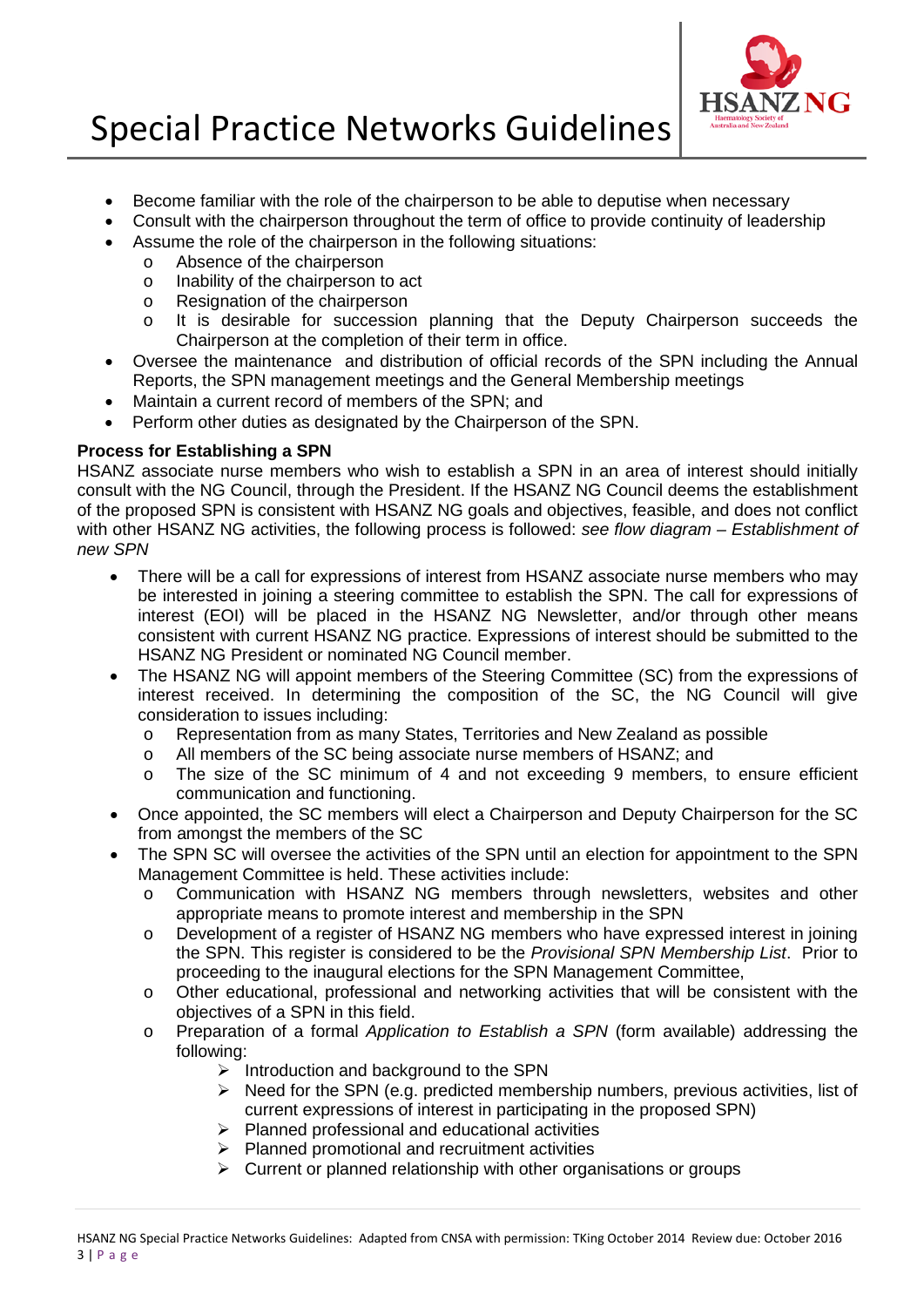

- $\triangleright$  How the formation of the SPN will contribute to the mission and objectives of HSANZ, and
- $\triangleright$  Members of the steering committee who are overseeing SPN activities until scheduled elections for SPN Management Committee positions

The formal *Application to Establish a SPN* must be submitted within 12 months of establishing the Steering Committee. The submission will be reviewed by the HSANZ NG Council who will notify the applicants of the outcome of the submission. Once approved, an election for positions on the SPN Management Committee must be held at the time of the next scheduled SPN election dates. This election must be held no longer than 12 months following approval of the application to establish the SPN.

# **Elections**

Elections for the SPN Management Committee will occur every two years. Each SPN Management Committee member will serve a two year term, with any Committee position being held for a maximum of four consecutive years only on the SPN Management Committee.

It is strongly encouraged that the Deputy Chair succeeds into the position of Chair, but not mandatory.

The HSANZ NG National Council initiates the required procedures for conducting an election as necessary. Elections will be held at a time points relating to the date of formation of the groups.

Nominees must be associate nurse members of HSANZ and shall in writing consent to the nomination. Each nomination shall be signed by the proposer and seconder who shall both be an associate nurse member of HSANZ. A brief half page resume of the person nominating needs to accompany the application.

Elections will be conducted by a email ballot, with the HSANZ NG Council secretary acting as Returning Officer. All current members of the SPN will be eligible to vote. In the case of election to the inaugural SPN Management Committee, all eligible HSANZ associate nurse members who are listed on the *Provisional SPN Membership List* will be eligible to vote. All HSANZ associate nurse members including members of the HSANZ NG Council are eligible to nominate for election to positions on the SPN Management Committee.

Once the election outcomes have been confirmed by the Returning Officer, the SPN Management Committee members will elect the Chairperson and *Deputy Chairperson for the Committee from amongst the members of the SPN Management Committee* using the following procedures. Immediately following announcement of the outcomes of the SPN Management Committee elections, the HSANZ NG Council member will call for expressions of interest in the positions of Chairperson and Deputy Chairperson from amongst members elect to the SPN Management Committee. Prior to commencement of the term of office for the SPN Management Committee, the HSANZ NG Council SPN coordinator (or delegate) will then conduct a ballot of members elect to elect the Chairperson and Deputy Chairperson from the expressions of interest received.

### **Vacancies**

In the event of a vacancy in the position of Chairperson, the Deputy Chairperson will assume the office and shall serve for the unexpired term of the Chairperson in addition to the term to which he/she was elected. In the event of a vacancy in other positions, the position will be filled as the Council deems necessary.

#### **Special Practice Networks Activities**

Special practice networks activities should promote the aims of the HSANZ NG in the area of haematology nursing concerned. Activities should include:

- Participation in strategies to recruit and retain membership in the SPN
- Acting as a specialist resource to the HSANZ NG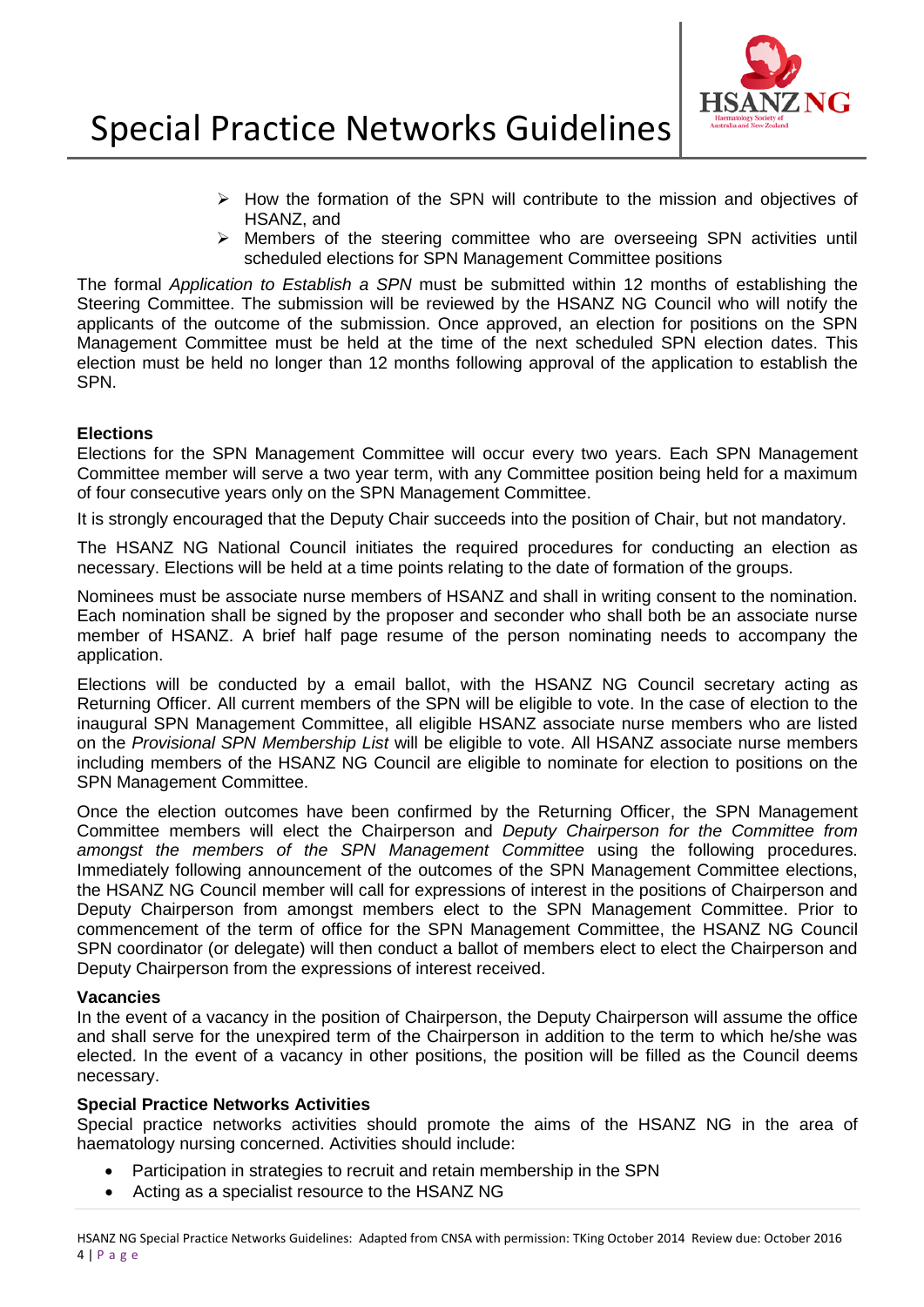

- Identifying specific educational and professional needs of the general membership in the area of interest; and
- Facilitating activities that meet the identified educational and professional needs of the SPN membership consistent with the aims and objectives of the HSANZ NG.

# **Required Meetings**

#### *SPN Management Committee Meetings:*

- SPN Management Committee meetings shall be held at least once a year (usually at HAA or by teleconference). The Chairperson and/or Deputy Chairperson will be present at each meeting. Management Committee meeting dates will be set by the Committee to occur prior to general meetings of the SPN membership and as required. The SPN National Council member delegate may attend in an ex officio capacity
- This meeting will be held by teleconference or one face-to-face meeting at the annual HAA as individual attendance by SPN Management committee members allows
- SPN Management Committee members shall be notified of the date, time and venue of meetings no less than twenty one days in advance by the Chairperson
- The agenda shall be sent to the SPN Management committee members no less than seven days prior to each meeting date by the Chairperson or their nominee
- Minutes and written reports shall be submitted and distributed to the SPN National Coordinator in a timely manner by the Deputy Chairperson; and
- Extraordinary meetings shall be scheduled as deemed necessary by the Chairperson or a majority vote of the SPN Management Committee.

#### *Professional Development Meetings:*

- Providing educational opportunities to HSANZ associate nurse members is a key focus of regional group activities. Each SPN should offer a minimum of one professional development focused meetings in each calendar year. A range of appropriate topics for presentation are planned by each SPN including venues, catering, guest speakers, evaluations and marketing of these events
- To ensure quality events, sponsorship to support the cost of hosting such events can be sort through industry support (pharmaceutical and health related). Where possible SPN management committees should keep costs for members to a minimum. Non-member attendance at any HSANZ NG SPN event may attract an attendance fee
- It is encouraged that the SPN evaluate the professional development meetings by having attendees complete event evaluation forms. A summary of the evaluations should be kept by the SPN for the purpose of event planning and as a record of the event; and
- The SPN must keep a record of attendance of members and non-members attending professional development focused meetings. Members and non-members attending HSANZ NG SPN professional development focused meetings must consent to their details being shared with industry sponsors who support the meeting. Signing the record of attendance is an opportunity to gain authority from each individual in attendance. Attendees who provide their consent agree to their name and workplace only to be provided to industry sponsors, no direct contact details are to be provided.

### **Finance Policy**

The HSANZ NG must ensure that all financial transactions are undertaken in accordance with federal laws that all not for profit organisations must operate under. A SPN will divest this responsibility to the HSANZ NG Council should they be a financial group.

All monies collected in the name of the SPN must be receipted and deposited into the HSANZ bank account. All tax invoices or reimbursements must be paid out of the HSANZ account. If profits are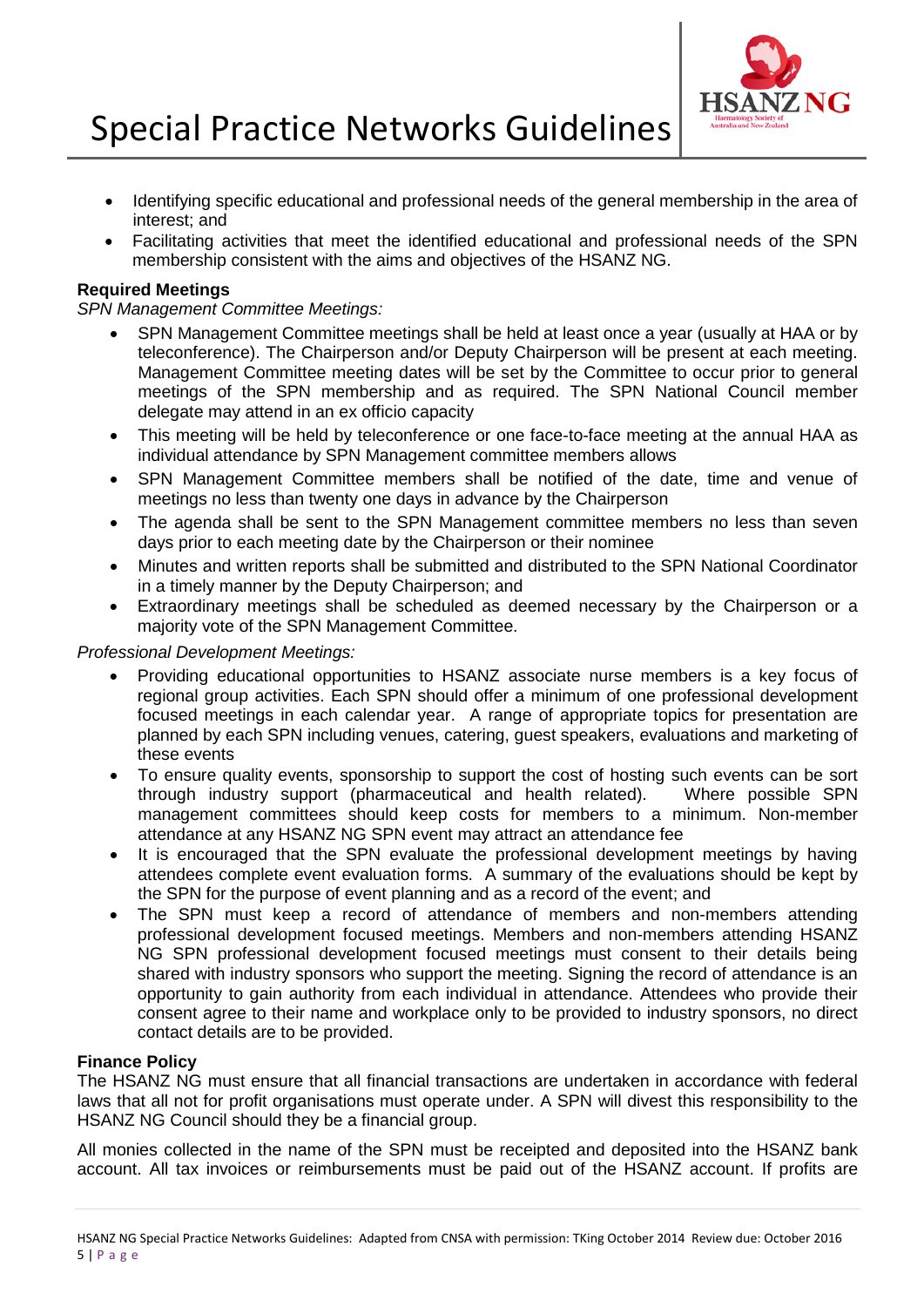

raised from group activity these are required to be put back into activities to benefit the membership of the SPN.

Payments made for SPN expenditure must be endorsed by two signatories, of which both must hold an Executive Position within the SPN. The treasurer should be one of the endorsees.

The SPN Management Committee Chairperson should develop an annual schedule of SPN activities and budget for the financial year in consultation with the SPN Council delegate. The SPN Management Committee Chairperson should submit an annual financial report with the annual general report. Funds to support SPN activities may be provided in the following ways:

• Teleconference costs will be provided as per the annual HSANZ NG budget prepared by the Council. HSANZ NG may allocate funds to support activities that are consistent with the aims and objectives of HSANZ NG. Applications for funding should be submitted to HSANZ NG Council well in advance of the activity for consideration

### Corporate Support

- SPN meetings may be supported by commercial sponsorship
- It is expected that these organisations will be ethical and their philosophy will be consistent with those of the HSANZ NG
- Commercial activities should not be extravagant or excessive or likely to bring the group into disrepute. Verbal acknowledgment and use of signage that recognise sponsors are appropriate. However this should not be intrusive. It is acceptable to allow sponsorship of specific educational sessions. Session Chairpersons should acknowledge the sponsorship
- The Council Treasurer is available for consultation in relation to any concerns with corporate sponsorship
- SPN management committees may approach industry representatives for sponsorship of local meetings; however commercial sponsorship must not be accepted where the sponsorship would conflict with the HSANZ National objectives. Sponsors must be advised that HSANZ NG is not permitted to endorse or promote products or services that are offered through the industry sponsor
- Sponsorship proposals may be developed and provided by the SPN management committee to potential sponsors along with a copy of the proposed professional development plan for the year that follows. It is usual for industry sponsors to be commencing their budget processes in September/October each year. Providing these details at this time may aid the SPN bid for support; and
- Non-HSANZ NG members wishing to attend local SIG activities may be charged fees as set by the SPN Management Committee.

#### **Reporting**

Each SPN management committee must provide an annual report to the HSANZ Nurses Council. The report should include such information as the group activities, membership status, committee positions and financial reports. The report should be forwarded to the HSANZ NG Council on or before September 30th of each calendar year.

Each SPN management committee should provide an article of between 300 and 500 words for inclusion in the HSANZ NG newsletter. Newsletter articles are to be submitted to the Editor of the national newsletter, published 3 times a year.

*Any SPN choosing to disband:*

• Must notify the Nurses Council in writing; and